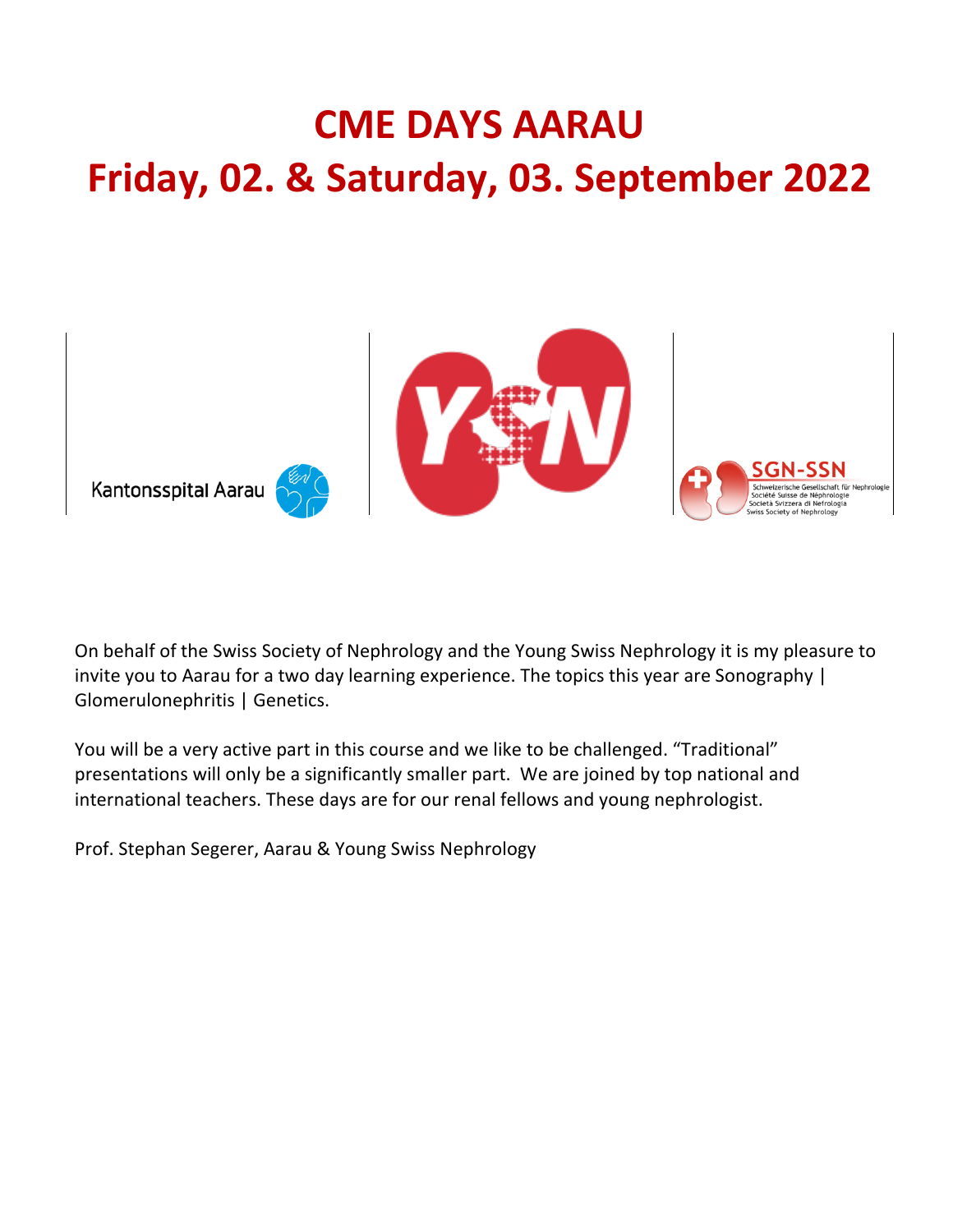| <b>CME Day 1: Friday 02.09.2022</b> |                                                                                         |                                                                                                                     |  |  |
|-------------------------------------|-----------------------------------------------------------------------------------------|---------------------------------------------------------------------------------------------------------------------|--|--|
| Sonography                          |                                                                                         |                                                                                                                     |  |  |
| $08:30 - 08:50$                     | Basics of (renal) ultrasound                                                            | <b>Belen Ponte</b>                                                                                                  |  |  |
| $08:50 - 09:10$                     | <b>Renal Allograft</b>                                                                  | Katarina Benackova                                                                                                  |  |  |
| $09:10 - 09:30$                     | AV-Fistula                                                                              | <b>Christoph Thalhammer</b>                                                                                         |  |  |
| $09:30 - 09:50$                     | Venous congestion                                                                       | Joscha von Rappard                                                                                                  |  |  |
| $09:50 - 10:00$                     | Further questions                                                                       |                                                                                                                     |  |  |
| $10.00 - 10:20$                     | <b>Coffee Break</b>                                                                     |                                                                                                                     |  |  |
| $10:30 - 12:30$                     | Hands-on Ultrasound: Kidney, Renal allograft, Vascular<br>access, Venous congestion     | <b>Florian Buchkremer</b><br><b>Belen Ponte</b><br>Katarina Benackova<br>Joscha von Rappard<br>Christoph Thalhammer |  |  |
| 12:30 - 13:30                       | <b>Lunch Break</b>                                                                      |                                                                                                                     |  |  |
|                                     |                                                                                         |                                                                                                                     |  |  |
| <b>Glomerular diseases</b>          |                                                                                         |                                                                                                                     |  |  |
| $13:30 - 13:35$                     | Introduction                                                                            | <b>Stephan Segerer</b>                                                                                              |  |  |
| $13:40 - 14.10$                     | Glomerular pathology-from Structure to clinical<br>presentation                         | Minjeong Kim                                                                                                        |  |  |
| $14.15 - 14:45$                     | Work in Groups: Nephrotic Proteinuria (Membranous<br>nephropathy, Minimal Change, FSGS) | Minjeong Kim<br>Uyen Huynh-Do                                                                                       |  |  |
| $14:45 - 15.15$                     | Group presentation                                                                      |                                                                                                                     |  |  |
| $15:15 - 15:35$                     | <b>Coffee Break</b>                                                                     |                                                                                                                     |  |  |
| $15:35 - 16:20$                     | Lupus Nephritis                                                                         | Uyen Huynh-Do                                                                                                       |  |  |
| $16.20 - 16:50$                     | Group work: "nephritic" disease (IgA, Anti-GBM, ANCA)                                   | Uyen Huynh-Do<br>Minjeong Kim                                                                                       |  |  |
| 16:50 - 17:20                       | Group presentation                                                                      |                                                                                                                     |  |  |
| 17:45                               | "Meet and Great" Apéro of the Young Swiss Nephrology                                    |                                                                                                                     |  |  |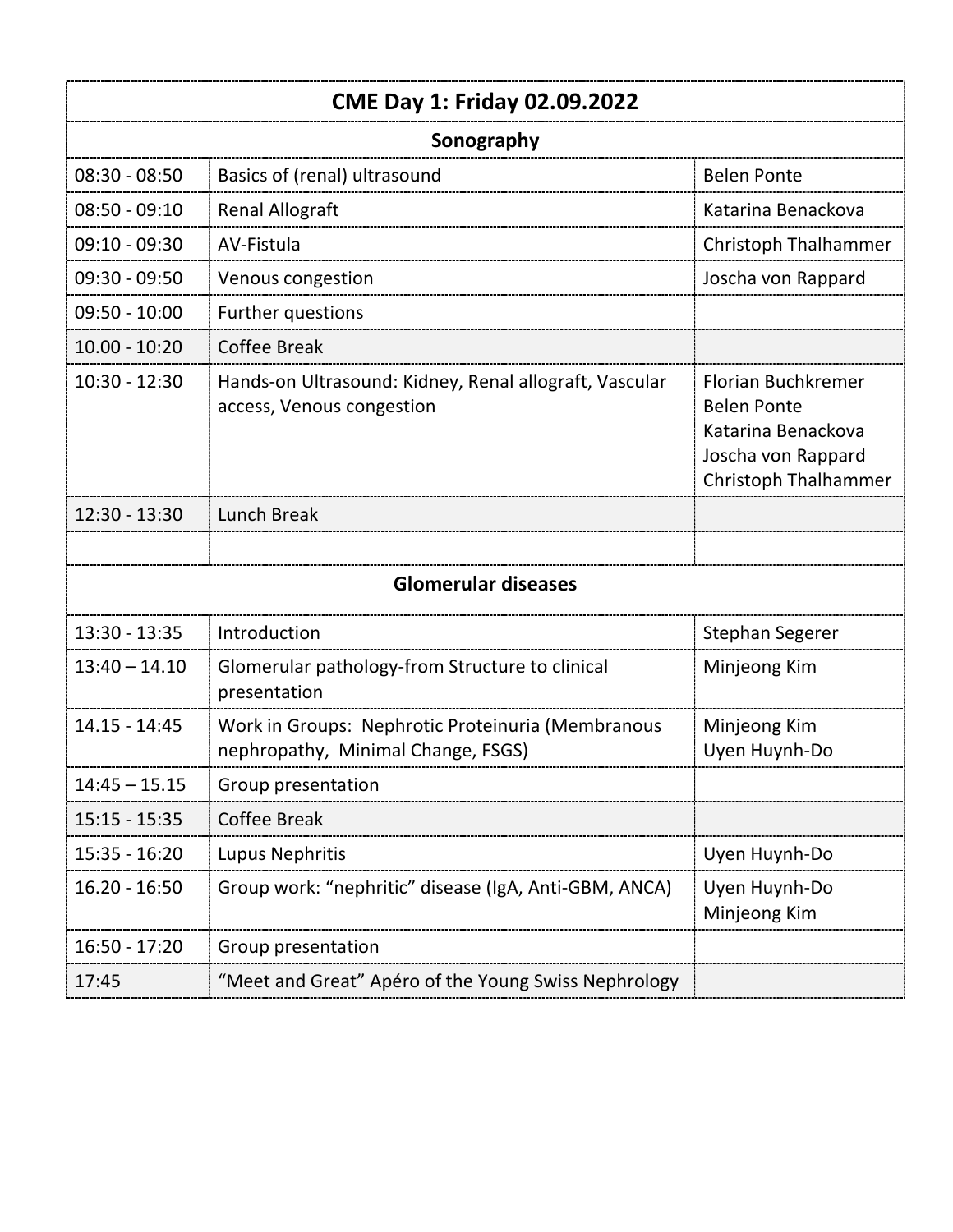## **CME day 2: Saturday 03.09.2022**

| <b>Complement and Genetics 1</b> |                                                                  |                                         |  |
|----------------------------------|------------------------------------------------------------------|-----------------------------------------|--|
| $08:30 - 08:35$                  | Introduction                                                     | Stephan Segerer                         |  |
| $08:35 - 09:20$                  | Complement associated renal diseases                             | Fadi Fakhouri                           |  |
| $09:20 - 09:50$                  | Group work (MPGNs, 3 vignettes)                                  | Fadi Fakhouri<br><b>Stephan Segerer</b> |  |
| $09.50 - 10:20$                  | Group presentation                                               |                                         |  |
| $10:20 - 10:45$                  | <b>Coffee Break</b>                                              |                                         |  |
| $10:45 - 11:30$                  | The spectrum of inherited kidney diseases and genetic<br>testing | <b>Olivier Bonny</b>                    |  |
| $11:30 - 12:00$                  | Group work (rare inherited kidney disease, 3 Vignettes)          | <b>Olivier Bonny</b><br>Fadi Fakhouri   |  |
| $12:00 - 12:30$                  | Group presentation                                               |                                         |  |
| 12:30 - 13:30                    | <b>Lunch Break</b>                                               |                                         |  |
|                                  |                                                                  |                                         |  |
| <b>Complement and Genetics 2</b> |                                                                  |                                         |  |
| $13:30 - 13:35$                  | Introduction                                                     |                                         |  |
| $13:35 - 14.05$                  | Genetic disorders of the glomerular Basement membrane            | Michelle Rheault                        |  |
| $14:05 - 14:35$                  | Group work (ADPKD Cystic kidney disease)                         | <b>YSN</b>                              |  |
| $14:35 - 15:05$                  | Group presentation                                               |                                         |  |
| $15:05 - 15:25$                  | <b>Coffee Break</b>                                              |                                         |  |
| $15:25 - 15:55$                  | Pathology basics                                                 | Heinz Regele                            |  |
| $15:55 - 16:25$                  | Group Work renal biopsy                                          | Heinz Regele<br>Stephan Segerer         |  |
| $16:25 - 16.55$                  | <b>Group Presentation</b>                                        |                                         |  |
| $17:00 - 17:15$                  | Summary and review                                               | YSN & Stephan<br>Segerer                |  |
| 17.15                            | End of CME Days                                                  |                                         |  |